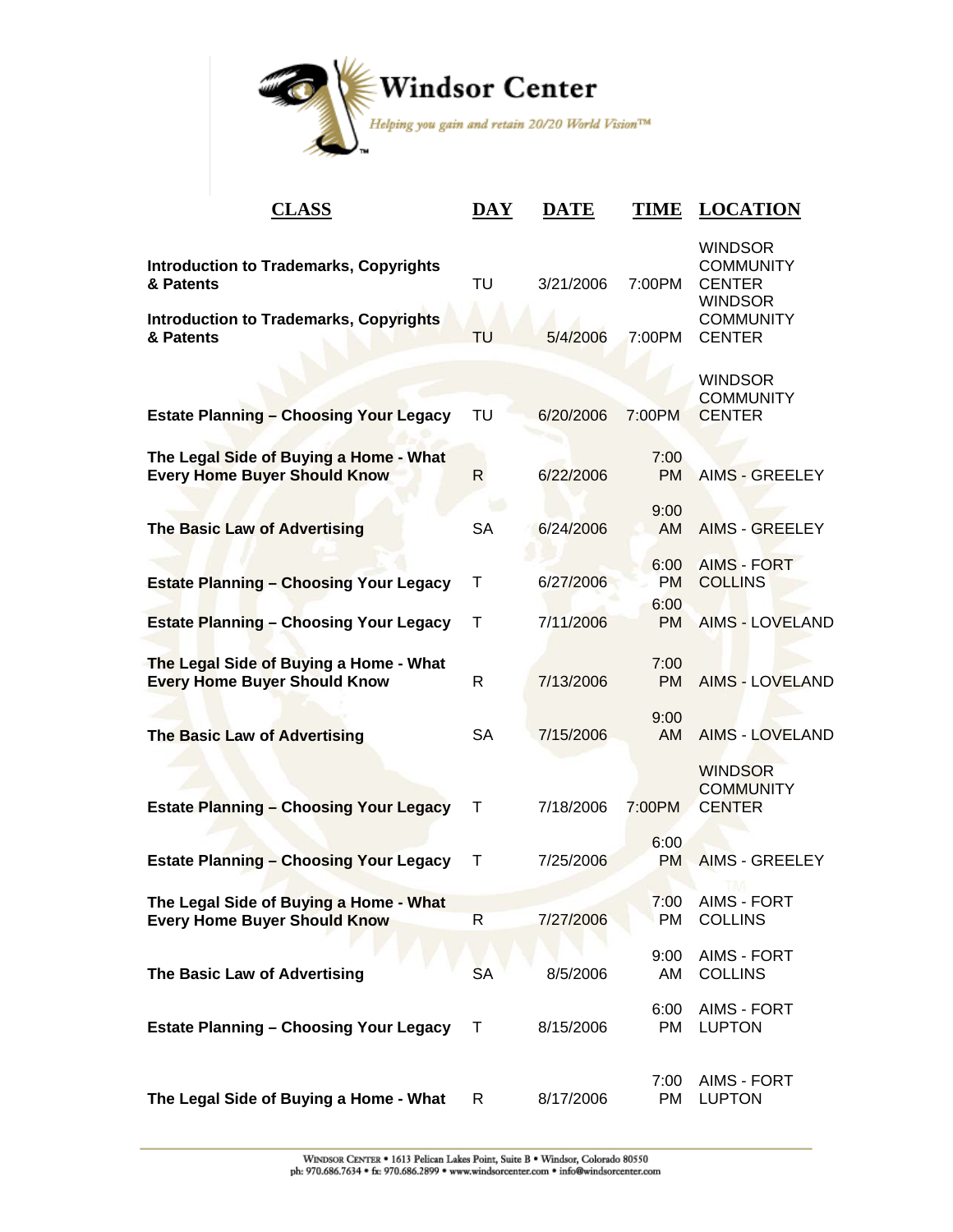

## **Every Home Buyer Should Know**

| <b>Identity Theft</b>                                                         |               | 8/22/2006  | 7:00<br>PM        | <b>WINDSOR</b><br><b>COMMUNITY</b><br><b>CENTER</b> |
|-------------------------------------------------------------------------------|---------------|------------|-------------------|-----------------------------------------------------|
| The Basic Law of Advertising                                                  | <b>SA</b>     | 8/26/2006  | 9:00<br><b>AM</b> | AIMS - FORT<br><b>LUPTON</b>                        |
| How to Protect your Home While in<br><b>Business</b>                          | Т             | 9/12/2006  | 6:30<br><b>PM</b> | <b>AIMS - GREELEY</b>                               |
| The Legal Side of Buying a Home - What<br><b>Every Home Buyer Should Know</b> | $R_{\rm max}$ | 9/14/2006  | 7:00<br><b>PM</b> | AIMS - GREELEY                                      |
| <b>The Basic Law of Advertising</b>                                           | <b>SA</b>     | 9/16/2006  | 9:00<br>AM        | <b>AIMS - GREELEY</b>                               |
| <b>Estate Planning - Choosing Your Legacy</b>                                 | т             | 9/19/2006  | 6:00<br><b>PM</b> | <b>AIMS - FORT</b><br><b>COLLINS</b>                |
| <b>Estate Planning - Choosing Your Legacy</b>                                 | Τ             | 10/10/2006 | 6:00<br><b>PM</b> | <b>AIMS - LOVELAND</b>                              |
| <b>The Basic Law of Advertising</b>                                           | <b>SA</b>     | 10/14/2006 | 9:00<br>AM        | <b>AIMS - LOVELAND</b>                              |
| Do You Want a Successful Business<br>Tomorrow?                                | Τ             | 10/17/2006 | 6:30<br><b>PM</b> | <b>AIMS - GREELEY</b>                               |
| The Legal Side of Buying a Home - What<br><b>Every Home Buyer Should Know</b> | R.            | 10/19/2006 | 7:00<br><b>PM</b> | <b>AIMS - LOVELAND</b>                              |
| <b>Dodge the Dangers of Selling</b><br>Internationally.                       | т             | 11/7/2006  | 6:30<br><b>PM</b> | <b>AIMS - GREELEY</b>                               |
| The Basic Law of Advertising                                                  | <b>SA</b>     | 11/11/2006 | 9:00<br>AM        | AIMS - FORT<br><b>COLLINS</b>                       |
| <b>Estate Planning - Choosing Your Legacy</b>                                 | T             | 11/14/2006 | 6:00<br>PM        | AIMS - GREELEY                                      |
| The Legal Side of Buying a Home - What<br><b>Every Home Buyer Should Know</b> | R             | 11/16/2006 | 7:00<br>PM.       | AIMS - FORT<br>COLLINS                              |